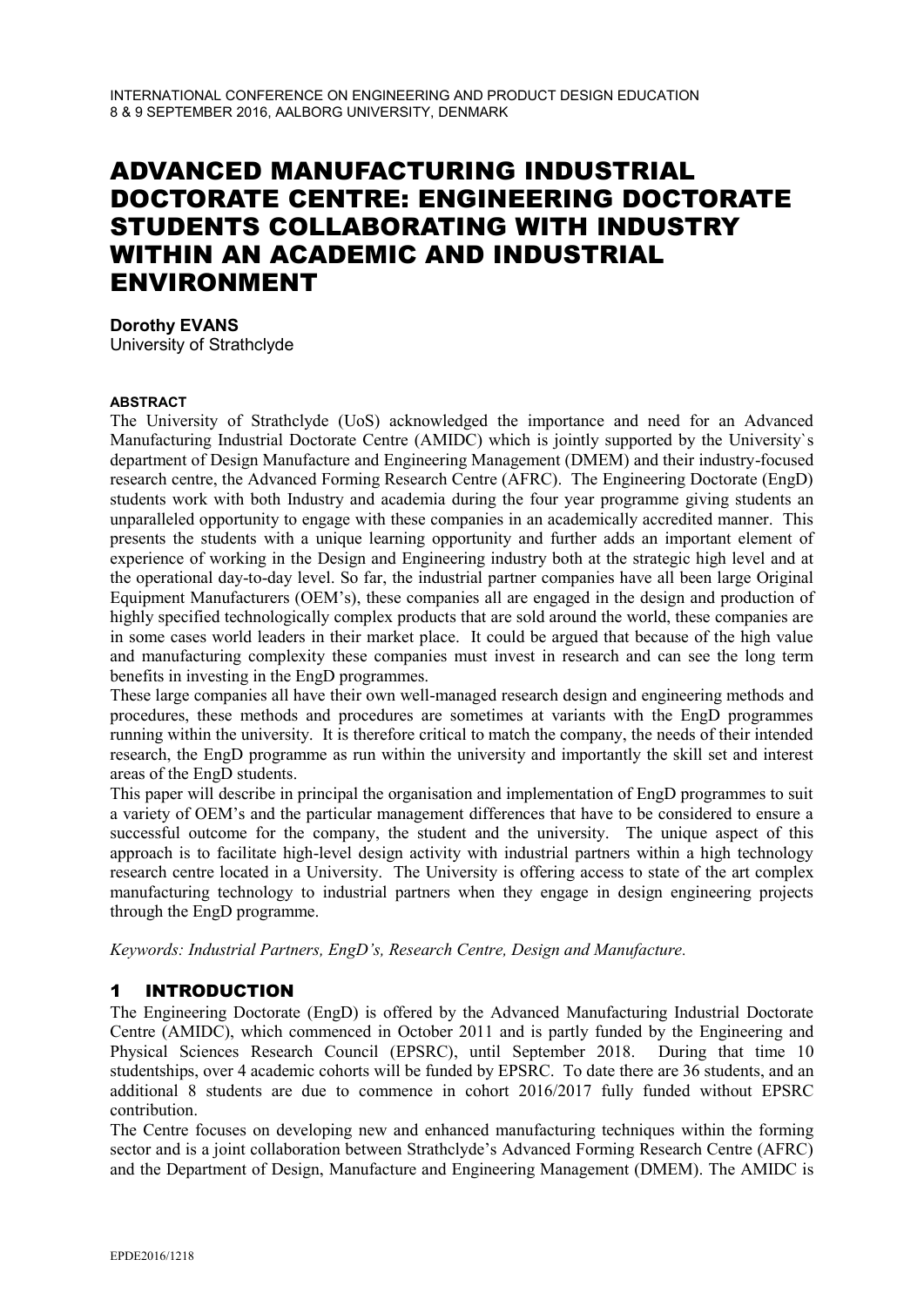the only established forging and forming research centre in the UK. EngD research areas vary from Design for Manufacture, Optimising Manufacturing processes, Technology improvements, characterisation of new materials and Supply chain management for manufacturing industry.

# **1.1 AFRC**

The Advanced Forming Research Centre (AFRC) is housed in a bespoke building, sited at Inchinnan, Renfrewshire, near Glasgow. The £80M investment [1] facility contains industrial scale, state of the art forging and forming manufacturing equipment, enabling the research team to develop new knowledge and approaches that are highly relevant to industry. The AFRC is a collaborative venture between the University of Strathclyde, Scottish Enterprise, the Scottish Government, and leading multinational engineering firms including Barnes Aerospace, Boeing, Rolls-Royce, TIMET, Aubert & Duval and Bifrangi UK Ltd.

AFRC is also part of the UK High Value Manufacturing (HVM) Catapult, which was established in 2010, with support from UK and Scottish governments in recognition of the importance of manufacturing to the UK economy. Catapults [2] are bridging the gap between business and academia, helping to turn great ideas into reality, by providing world-class research and development facilities and expertise that would otherwise be out of reach for many businesses in the UK. The AFRC assembles key elements of manufacturing R&D into a framework, which supports the delivery of strategy. A new product or technology goes through several cycles of experimentation, refinement and testing before it can be incorporated into industrial-scale production systems, the AFRC helps developers and adopters of new technologies to measure their product's stage of development and its readiness for manufacture through readiness levels as highlighted in Figure 1.



*Figure 1. Manufacturing Readiness Levels: similar to NASA's Technology Readiness Levels (TRL)*

The AFRC focuses on developing forming and forging technologies to support the design and manufacture of products, across a range of sectors including Aerospace, Automotive, Energy, Medical Devices and Marine. The AFRC undertakes a programme of core research established in collaboration with Industrial members, as well as contract research and development work commissioned by member and non-member companies from around the globe. The key challenge that the AFRC has is helping industry take low maturity and often disruptive technology and to successfully deploy it in manufacturing facilities. In addition to world-class facilities in the building, AFRC can draw upon the wider capabilities and expertise of the University of Strathclyde.

The AFRC's vision is to become a world-renowned research facility, supporting fundamental and applied research in advanced forming and forging providing:

- Cross-sectoral collaborative partnership between leading academic institutions and major industrial companies.
- Rapid "technology pipeline" from concept demonstration exploitation.
- New standards for the design and forming of high integrity, high value added products.
- Dedicated high quality purpose built facility that reflects the state of the art in forming and forging.

## **1.2 Industry**

The Parnaby [3] report saw the need for a major new scheme to provide Engineering Doctorate (EngD) programmes in the processes and practices of engineering, required by industry. It concluded that such an Engineering Doctorate would be distinct from, and complementary to, the traditional existing PhD, which has been criticised for its lack of industrial relevance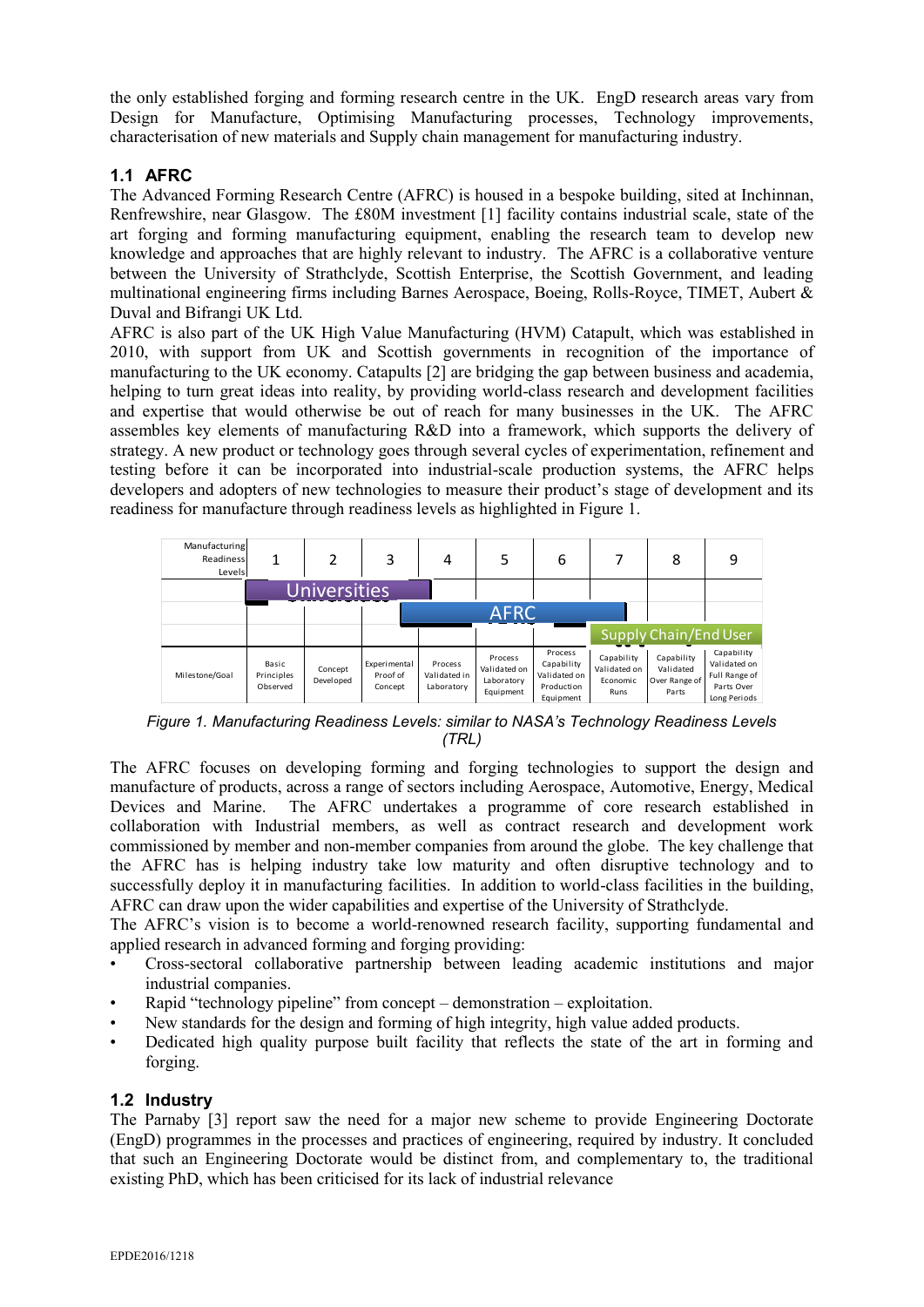Although the EngD programme is a model, which is known and accepted throughout other Doctorate Centre's across the United Kingdom, some industrial and commercial demands result in different time pressures being applied to the project. The EngD programme has to be flexible, within limits, to accommodate the variety of industrial partner and project particulars.

Funding presents a complex negotiation, the simplest of these being 100% funding from the sponsoring industrial partner. Most funding packages are a 'cocktail' funding package whereby the industrial partner pays a proportion of the overall funding package required and the balance is identified with a range of other funding sources including AFRC itself, University of Strathclyde, Engineering Faculty, a variety of Departmental funding,

Contracts must be negotiated and drawn up in light of funding, Intellectual Property considerations, commercial sensitivity and any appropriate legislation.

The AMIDC programme in the AFRC is directed at technologically complex, high specification, high value and genuinely new areas of research. The upfront negotiations and funding packages have to be commensurate with the demands of the sponsoring company and potential outcomes therefore, while all parties are keen to engage and start progress it is critical that the contractual negotiations are fully understood and agreed before commencing any project.

These companies all have their own well-managed research design and engineering methods and procedures, quite often driven by international standards or legislation, these methods and procedures are sometimes at variants with the EngD programmes running within the university. It is therefore critical to match the company, the needs of their intended research, the EngD programme as run within the university and importantly the skill set and interest areas of the EngD students.

## **1.3 Engineering Doctorate (EngD)**

Similar to the PhD, the EngD is a postgraduate research (PGR) programme. It differs from a traditional academia-based PhD in that it expects PGR students (Research Engineers: REs) to work on projects which are industry-based. This positioning of EngD in industry provides REs with industry relevant skills, as well as industry based research experiences. The Engineering and Physical Sciences Research Council (EPSRC) Review in 2007 [4] found that the EngD programmes were meeting real business needs, many of the REs are having "a major impact on business performance" and that the scheme was making a valuable contribution to UK knowledge generation and transfer into industry, while satisfying its goals in terms of scholarships and publications (EPSRC, 2007). In 2009, 19 Industrial Doctorate Centres (IDCs) were created as a subset of EPSRC's new Centres for Doctoral Training (CDTs). The IDCs are seen as a development of EPSRC's EngD Centres. As of 2011/2012, £19 million [5] was invested in 29 IDCs, the number of EngD students trained at IDCs amounted to about 1400 and the number of company partners under the scheme amounted to some 600 over the previous 20 years.

# 2 ADVANCED MANUFACTURING INDUSTRIAL DOCTORATE CENTRE

The Advanced Manufacturing Industrial Doctorate Centre (AMIDC) Engineering Doctorate programme is a four year postgraduate research programme in the UK higher education institutions, consisting of a combination of taught and research elements, skills development and training for industry. Successful graduates from the EngD programme are awarded with the EngD degree.

The EngD programme works collaboratively with Industry partners who may fully or part fund an EngD student for the duration of the programme. It provides ambitious and able students with the technical, business and personal development competencies needed to become the senior research managers of the future. A key element of the programme is the close link with the sponsoring company.

## **2.1 EngD Process**

The programme has been structured to meet industry expectations and their continued desire to ensure higher education institutions are at the forefront of research within Design and Advanced Manufacturing. The programme assists graduates to develop their knowledge and understanding of design and manufacturing issues, gain industrial experience and learn how to expertly communicate and implement viable real-world engineering solutions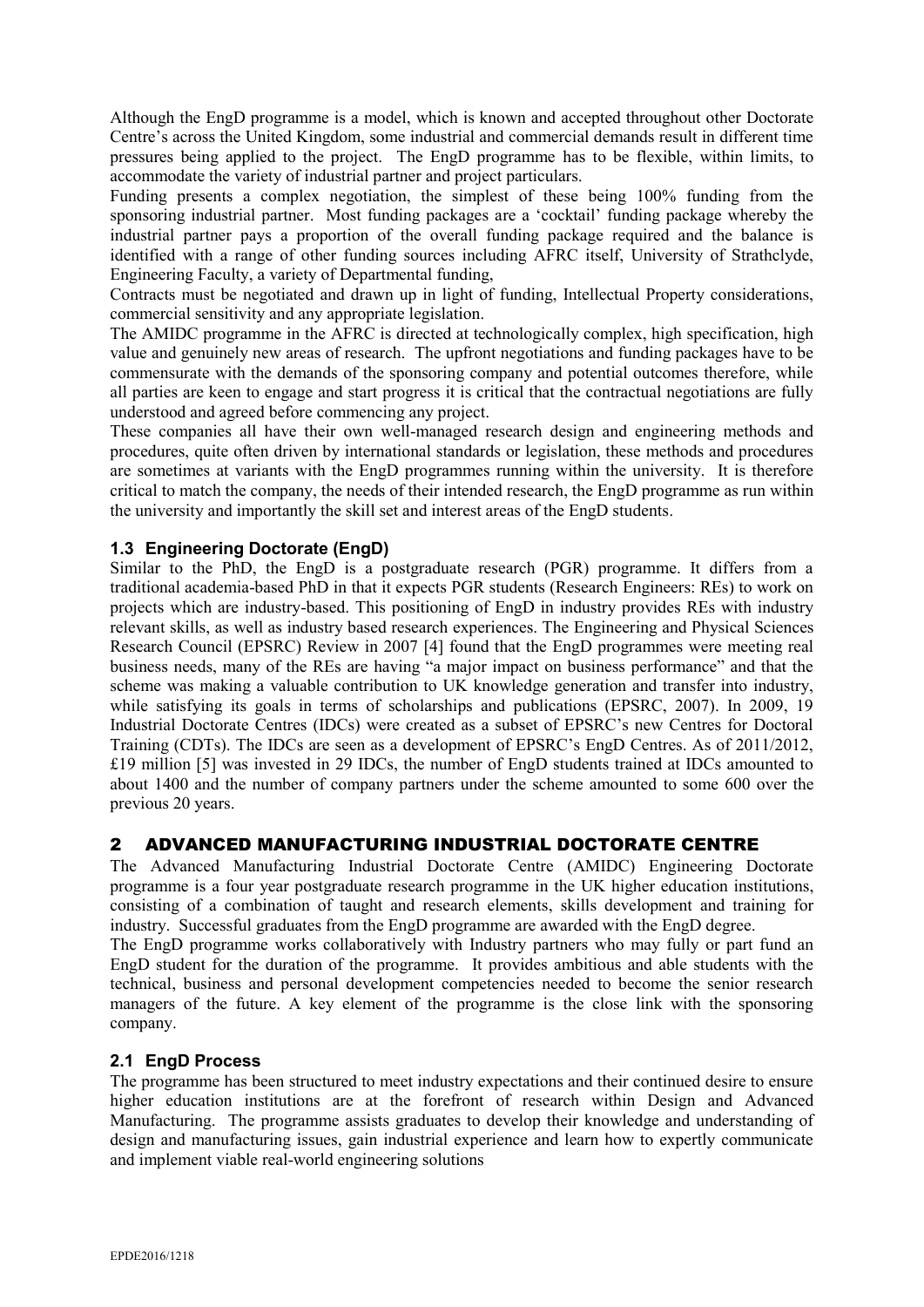Industry partners, are vital to the success of the AMIDC as not only do they provide funding that helps support the students but also mentoring and career development through the provision of an industrial mentor and the opportunity to conduct research in an industrial/commercial environment. Throughout the EngD programme the students are supervised and guided by both academic supervisors and their industry sponsors to ensure all parties understand the expectation and deliverables of the project.

Before a student is appointed to commence the EngD programme, a research project and funding package must be in place. The industry partner identifies the area of research, submits a proposal to the EngD Director within the department of DMEM to verify that it meets the requirements for a research based project, identifies that there are skilled academic staff in the area of research to support the project throughout the period of study. The funding comprises of; Fees, tax-free enhanced stipend as well as additional monies to cover any projects costs such as materials, consumables and conferences that the student may attend throughout the time of the EngD. Once this has all been agreed and signed off, this will then go to advert for graduates to apply. Graduates must have a first or second-class Honours degree (minimum 2.1) or an MSc in engineering in the area of the proposed research project.

Students are asked to submit a proposal outlining their understanding of the project (2-3 pages), along with their CV's and Grades. Depending on the funding attained for this project, it will stipulate in the advert whether a Home, EU or International student is required.

The EngD coordinator will sieve through the applications and submit CV's and proposals to both Industry sponsor and academic supervisors for their feedback. Once they have identified several candidates, interviews will take place and an appointment will be made. Recruitment of an EngD can take place at any time of the year, however candidates are required to take up their academic modules at the start of a University year, in the time they are with the programme they will work with their industry partner on the chosen project. The Student may be based at the premises of the Industry sponsor, the AFRC or within the DMEM department of the University.

Each project is different and students are responsible for deciding on how to approach and build their research project. Influenced from an academic and industrial perspective, EngD students have the opportunity to develop research in cutting edge fields and create a positive impact on current manufacturing challenges.

The EngD student will work with their industry sponsor developing a programme of work to build on new knowledge and experiments to test ideas and investigate potential solutions. This is a unique opportunity to work on advanced manufacturing production techniques with the time and flexibility to explore different solutions.

## **2.2 Academic Modules**

Throughout the duration of the EngD study, the student is actively engaged not only with the industry partner research project but also the University research outputs. Figure 2 outlines the steps of the overall EngD programme.



#### *Figure 2. EngD Model*

Year 1: Structured into the first semester of the academic year, students undertake compulsory modules; these subjects equip them with general knowledge across a variety of topics:

- Advanced Forming Technology and Systems
- Advanced Material Production Technology
- Manufacturing Automation
- Micro and Nano Manufacturing
- Strategic Technology Management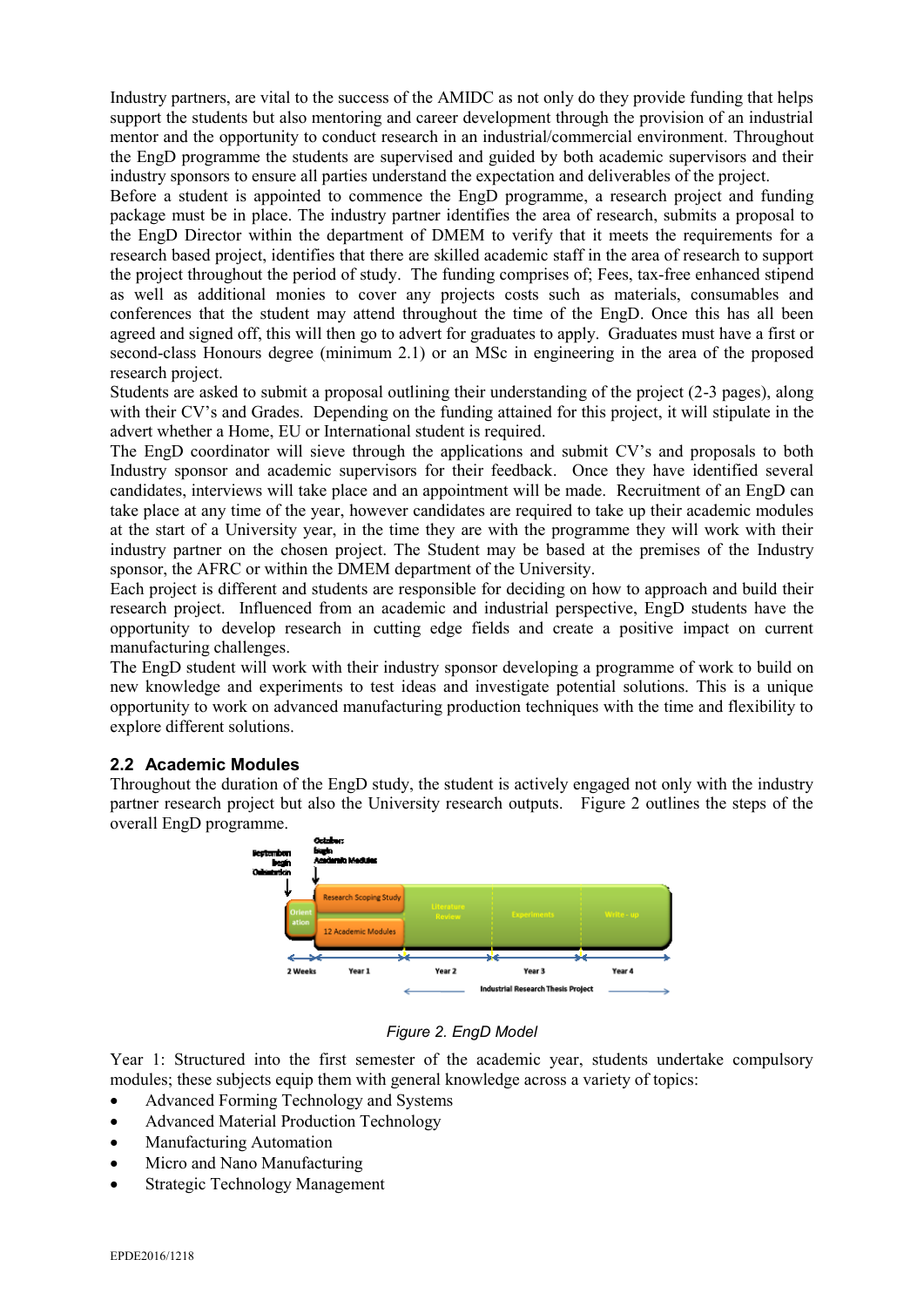• Research Methodology

Students are also required to select optional modules from a predefined list;

- Product Design Techniques
- Systems Integration
- Strategic Supply Chain Management
- CAED systems
- Fundamentals of Lean Six Sigma
- Sustainable Product Design and Manufacturing
- Systems thinking and Modelling
- Design of Experiments for Process Optimisation
- Information Management
- Project Management

Students get support from their academic and industrial supervisors on final decisions to complement their research thesis. At the beginning of the first year, students will also be set an initial scoping study to help prepare for their thesis and also allow for industry and academic advisors' input into direction and depth of their research topic.

Years 2, 3 and 4 are dedicated to full-time focused research, which may be based either at the University or with the industry sponsor as appropriate to the needs of the project and the student's career development. Close contact with industry, academic supervision is maintained throughout the programme. Students take modules together with courses in generic skills and technical modules to support their intended research. Providing a solid grounding of knowledge in manufacturing and engineering, equipping EngD student's with the understanding to undertake their industry research thesis project. It is also compulsory that the student attends progress review sessions as well as the university wide research presentation days. They are also tasked with producing academic papers for conferences and journals.

## **2.3 Conclusion**

In conclusion this paper has demonstrated that the EngD programme is a successful academic initiative that in partnership with high-level industries can deliver real deliverables based on innovative practices and can be realised in the long term within the industrial partners operation.

Clearly there are distinct benefits for each of the main participants within the EngD programme, these are the Students, the Academic Institute and the Industrial Partners.

The benefits to the students are at many levels, firstly, they are engaged in a higher degree while also working with industry and receiving an enhanced remuneration package while doing so. The student also has the benefit of a long-term relationship with the industrial partner working in close collaboration with the academic institute. This unique position provides an enhanced environment to develop key skills in the research area, thus improving their long-term employability. Lastly of course they are intending on achieving an Engineering Doctorate qualification.

The benefits to the Academic Institute are that a high level innovation based collaborative agreement is in place with high value industrial partners. In the first instance this is clearly demonstrated through the contractual arrangements and the endeavour on the initial project agreed by the industrial partner and the academic institute. In the longer term and arguably more meaningful the academic institute and industrial partner build a professional relationship that goes on to create new research and knowledge transfer opportunities.

The benefits to industry can be clearly demonstrated as the research identified for the EngD programme is of direct relevance for the industrial partners future. The industrial partner also benefits from access to state of the art advanced manufacturing equipment at an industrial scale within the AFRC. This gives the industry partner the opportunity to measure the impact for the use of the technology and the required knowledge base that has to be associated to it. The industrial partner based on these EngD programmes can then, with added confidence, progress onto specifying these new processes and materials in their future new products, thus providing them with a technological and/or economic benefit.

The longer term benefits of the EngD programme, industrial partners working at a high level with academic institutions on meaningful research are new techniques, materials, processes, components are produced leading to enhanced technological performance and/or enhanced commercial